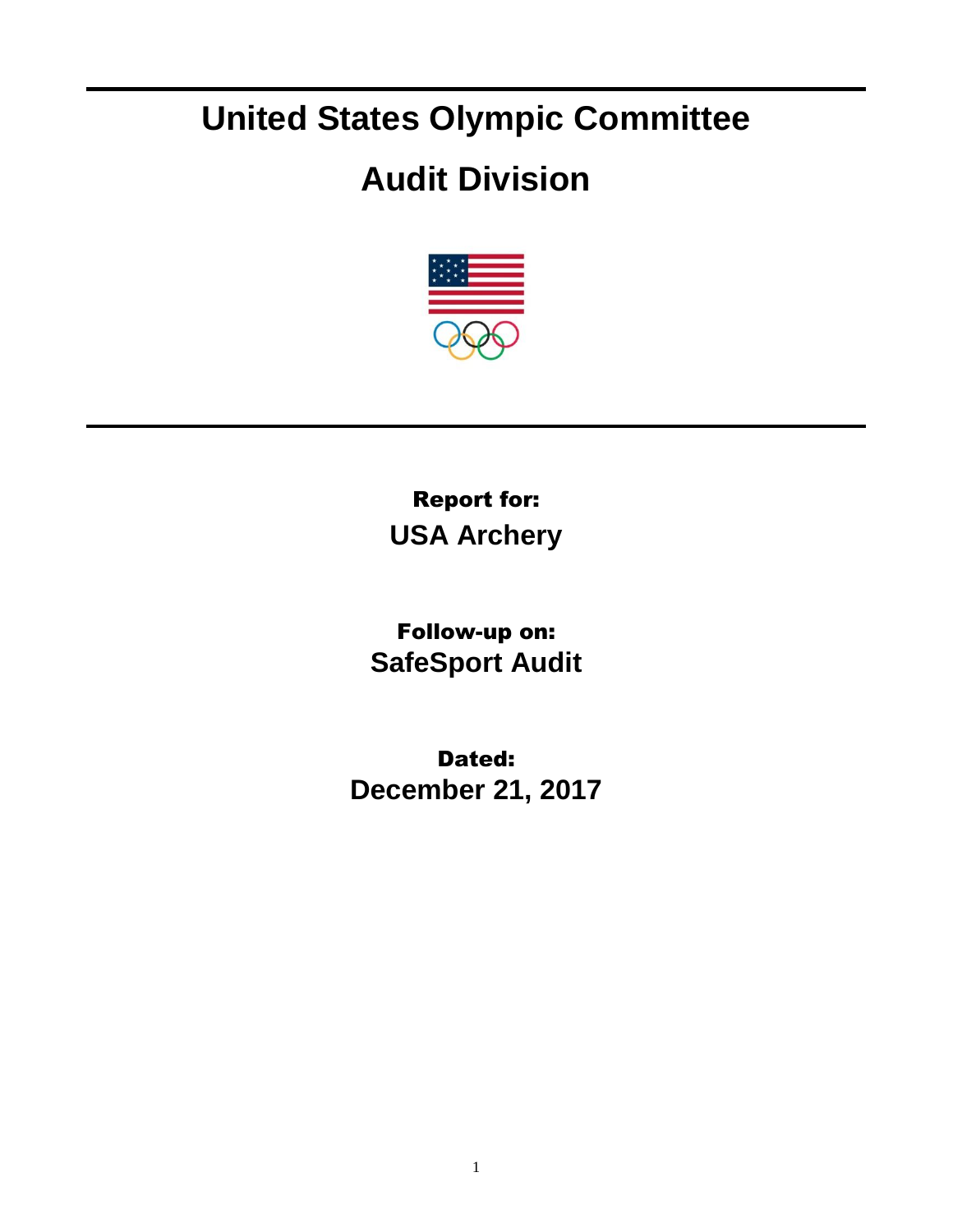UNITED STATES OLYMPIC COMMITTEE 1 Olympic Plaza Colorado Springs, CO 80909



December 21, 2017

Rod Menzer Interim Chief Executive Officer USA Archery

Dear Rod,

During the second and third quarter of 2017, Baker Tilly Virchow Krause (Baker Tilly) performed a SafeSport audit of USA Archery. The purpose of this follow-up review is to report on the status of recommendation from the SafeSport audit of USA Archery dated October 2017. Our methodology was limited to communication with USA Archery and a review of various policies provided by the organization. The Audit Division did not perform additional audit work to verify action was taken. However, SafeSport will continue to be tested during the routine audit process.

The review found that the recommendation was implemented and is considered closed. Overall, USA Archery was prompt to implement the recommendation made in the SafeSport audit.

We thank you and your staff for assisting in this follow-up review.

Sincerely,

Bufit Julle

Bridget Toelle, CPA, CIA Ellen Senf Senior Director, Audit Staff Auditor

Ellen A Sent

cc: Scott Blackmun Julio Mazzoli Rick Adams Gary Johansen Chris McCleary